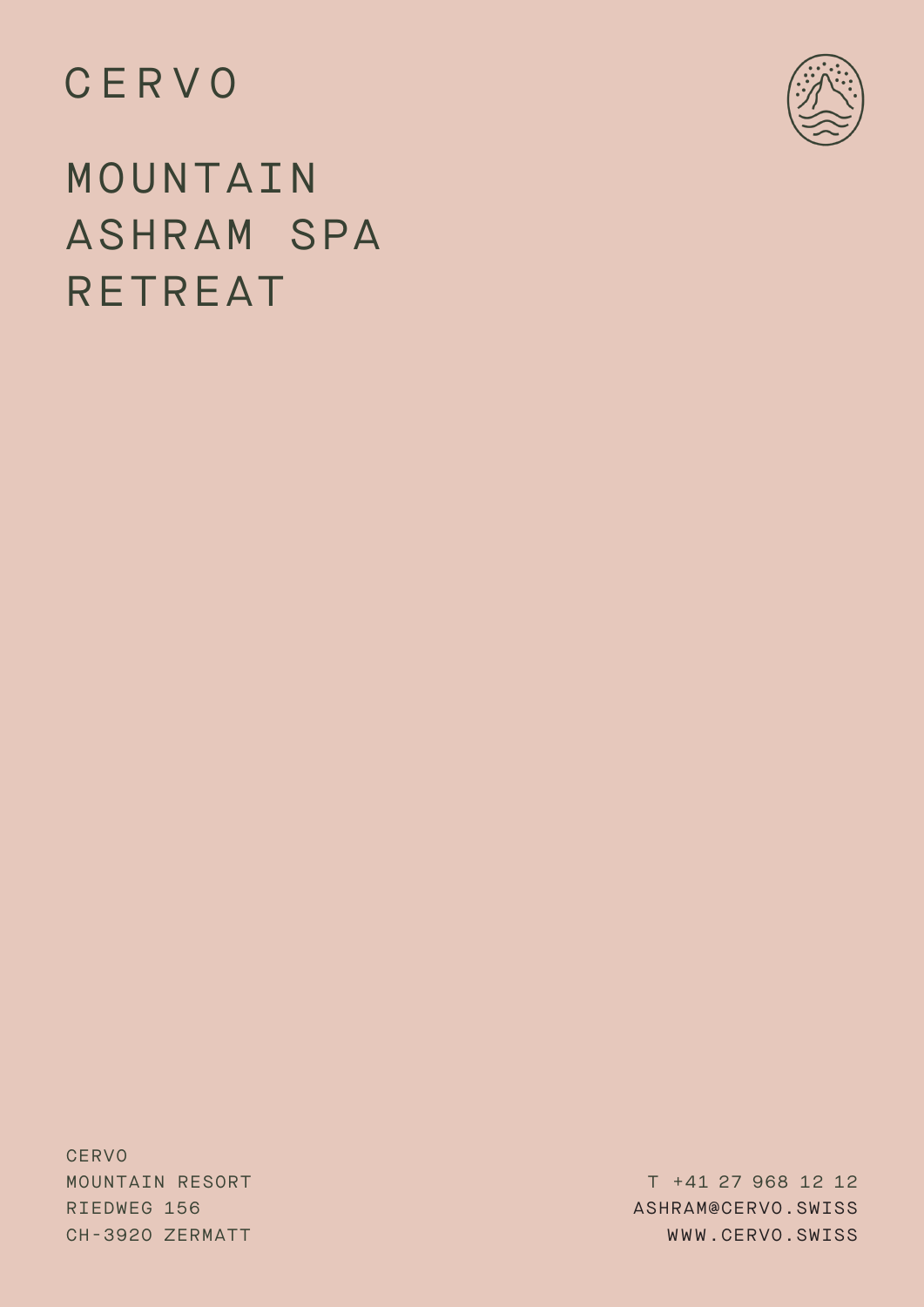# 5 DAYS RETREAT PROGRAMME



#### SUNDAY

| 16:00           | $Check - in$                                                                                                                              |
|-----------------|-------------------------------------------------------------------------------------------------------------------------------------------|
| $17:00 - 18:30$ | Opening Ceremony with a nice welcoming, where the program will be<br>explained. Continued by a Restorative yoga session in the Ritualroom |
| $19:00 - 20:00$ | Dinner with Vegan and Vegetarian options                                                                                                  |
| $20:15 - 21:00$ | Yoga Nidra in the Ritualroom                                                                                                              |

#### MONDAY

| $7:00 - 8:00$   | Morning Yoga in the Ritualroom                                                                                                                                  |
|-----------------|-----------------------------------------------------------------------------------------------------------------------------------------------------------------|
| $8:00 - 8:30$   | Meditation (optional for hotel guest and for retreat guest)<br>in the Ritualroom                                                                                |
| $9:00-10:00$    | Healthy Breakfast with Vegan and Vegetarian options                                                                                                             |
| $10:30 - 12:30$ | Forest Bathing (in good weather conditions) / cacao ceremony<br>(in bad weather conditions)                                                                     |
| $13:00 - 14:00$ | Healthy Lunch with Vegan and Vegetarian options                                                                                                                 |
| $14:00 - 17:00$ | Spa and treatment time. Treatment by choice 60min included.<br>For a different duration extra charges apply.<br>Please book your treatment before your arrival. |
| $17:30 - 18:30$ | Holotropic breath in the Ritualroom                                                                                                                             |
| $19:00 - 20:00$ | Dinner with Vegan and Vegetarian options                                                                                                                        |
| $20:15 - 21:00$ | Sound session in the Ritualroom                                                                                                                                 |

## TUESDAY

| $7:00 - 8:00$   | Morning yoga in the Ritualroom                                                                                                                                  |
|-----------------|-----------------------------------------------------------------------------------------------------------------------------------------------------------------|
| $8:00 - 8:30$   | Meditation (optional for hotel guest and for retreat guest)<br>in the Ritualroom                                                                                |
| $9:00-10:00$    | Healthy Breakfast with Vegan and Vegetarian options                                                                                                             |
| 10:00           | free time, explore Zermatt or use the Spa                                                                                                                       |
| $12:00 - 14:00$ | Healthy Lunch for take away or in the restaurant                                                                                                                |
| $16:00 - 18:00$ | Spa and treatment time. Treatment by choice 60min included.<br>For a different duration extra charges apply.<br>Please book your treatment before your arrival. |
| $19:00 - 20:00$ | Dinner with Vegan and Vegetarian options                                                                                                                        |
| $20:15 - 21:00$ | Chakra Balancing Meditation in the Mongolian Yurt                                                                                                               |